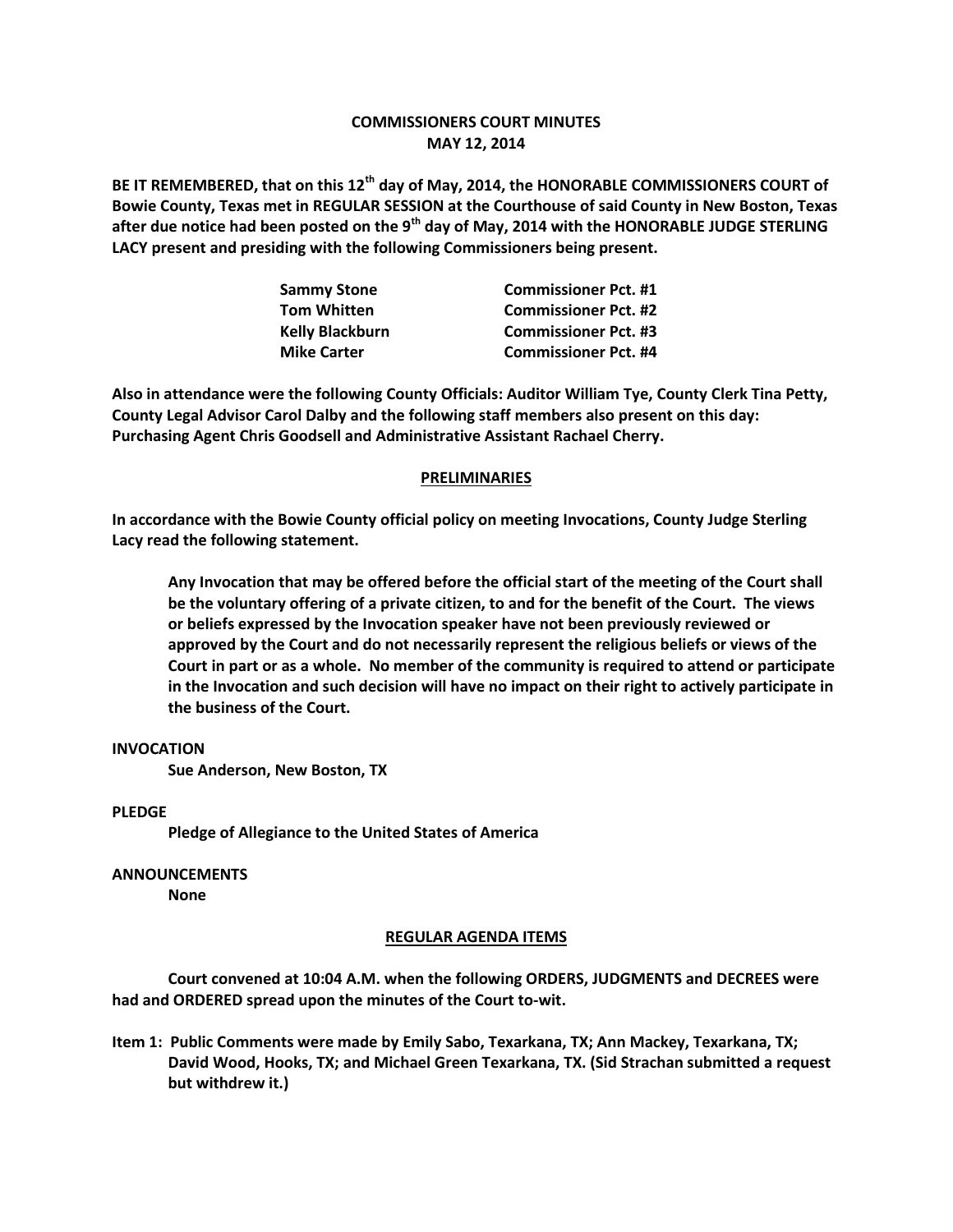- **Item 2: Commissioner Kelly Blackburn responded to Public Comments.**
- **Item 3: There was a presentation by the Bowie County Extension office: "Building a Better Texas Extension Centennial Award."**
- **Item 4: On this 12th day of May, 2014, a motion was made by Commissioner Tom Whitten and duly second by Commissioner Kelly Blackburn to have the material that has been determined to be a violation of County Policy, including but not limited to the New American magazine, be immediately and permanently removed from the County Judge's Office. Commissioner Sammy Stone-yes Commissioner Mike Carter-no Judge Lacy-no Commissioner Tom Whitten-yes Commissioner Kelly Blackburn-yes Motion was put to a vote and three (3) voted yes and two (2) voted no. Motion carried.**
- **Item 5: On this 12th day of May, 2014, a motion was made by Commissioner Sammy Stone and duly second by Commissioner Kelly Blackburn to authorize the resale of items explained in "Exhibit A" (Property acquired by the Bowie Central Appraisal District at a Delinquent Tax Sale). Motion was put to a vote and all voted aye and none opposed. Motion carried.**
- **Item 6: On this 12th day of May, 2014, a motion was made by Commissioner Kelly Blackburn and duly second by Commissioner Tom Whitten to grant authorization to Commissioner Mike Carter as signature authority for the Hwy 82 Project. Motion was put to a vote and all voted aye and none opposed. Motion carried.**
- **Item 7: On this 12th day of May, 2014, a motion was made by Judge Lacy and duly second by Commissioner Mike Carter to restore \$1000 to the Veteran's Service Office education line item. Commissioner Sammy Stone-yes Commissioner Mike Carter-yes Judge Lacy-yes Commissioner Tom Whitten-yes Commissioner Kelly Blackburn-yes Motion was put to a vote and all voted yes and none opposed.**
	- **Motion carried.**
- **Item 8: On this 12th day of May, 2014, a motion was made by Commissioner Mike Carter and duly second by Commissioner Sammy Stone to approve the Treasurer's Investment Report for the Quarter ending March 31, 2014. Motion was put to a vote and all voted aye and none opposed. Motion carried.**
- **Item 9: On this 12th day of May, 2014, a motion was made by Commissioner Kelly Blackburn and duly second by Commissioner Mike Carter to table, until it can be looked into further (change**